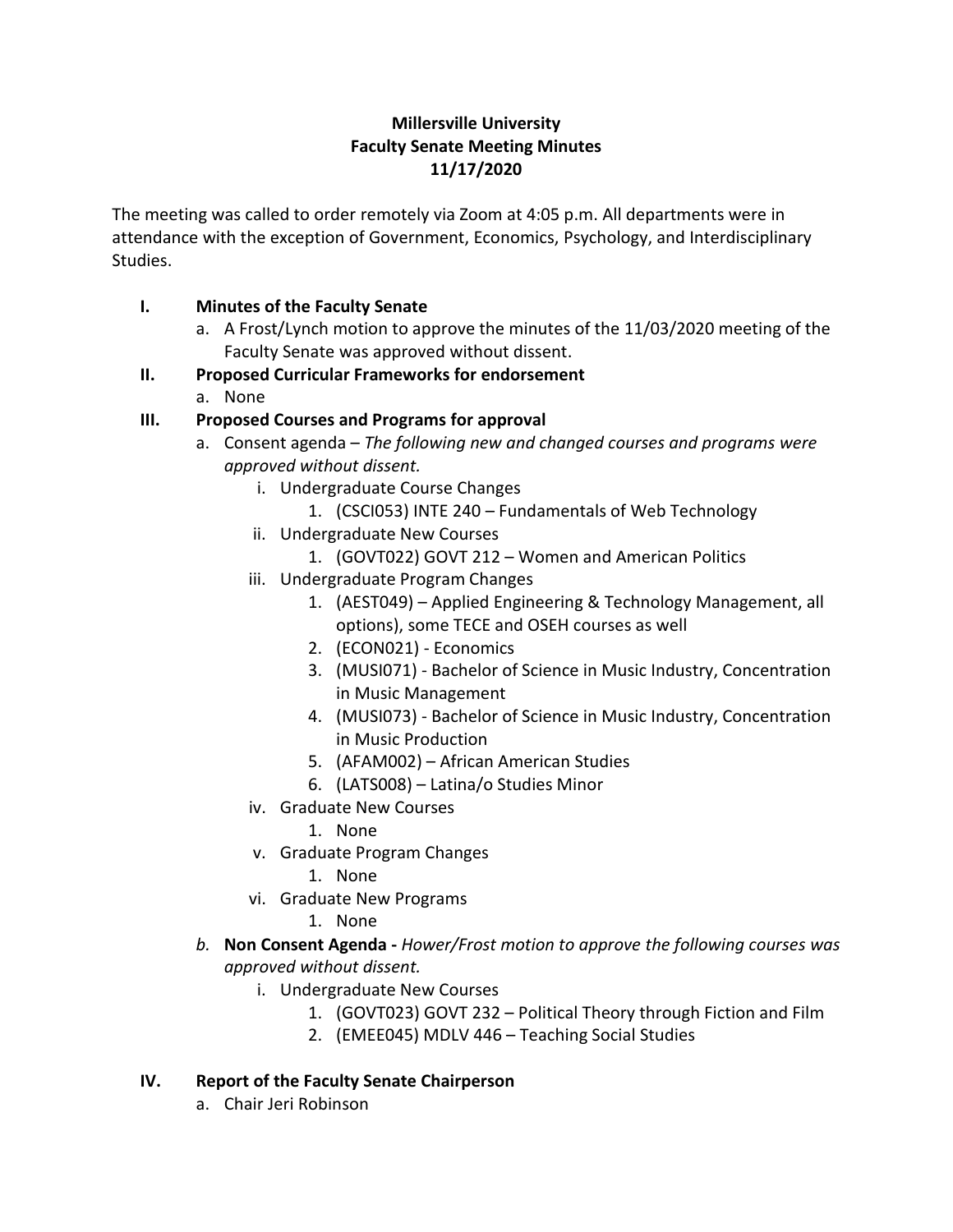- i. Remaining Faculty Senate Meeting Dates Fall 2020 ( $^{1st}$  and  $^{3rd}$  Tuesday at 4:05-5:45 unless noted\*) - remote
	- 1. December  $1^{st}$
- ii. Graduation
	- 1. No December in person graduation, format still being decided, but all graduates from 2020 will have option to participate in some ceremony at some point.
- iii. Policy Updates
	- 1. Faculty Senate leadership continues to review and update policies.
- iv. Spring Schedule
	- 1. Still working on reconciling schedules presented by Dr. Wubah and APSCUF, expect a formal version later this week.

# **V. APSCUF Updates**

- a. None
- **VI. Report of the Student Government Association** a. None

## **VII. Report of the Graduate Student Association**

a. None

#### **VIII. Report of the Administrative Officers**

- a. Dr. James Delle, Associate Provost
	- i. New state COVID Guidelines released Check PA Dept. of Health website.
		- 1. IMT is discussing this tomorrow and some of the testing protocol guidelines.
	- ii. Stay safe and be mindful of personal and community health over the holidays.
	- iii. Question: Winter Enrollments?
		- 1. Enrollments are up 8% for both graduate and undergraduate compared to last year and 2 years ago.
	- iv. Question: Issues with filled sections and waitlists during spring registration process. Is there anything different?
		- 1. Direct questions to Deans regarding sections and waitlists.
	- v. Question: Scheduling Final Exams for asynchronous classes?
		- 1. Asynchronous courses should not have hard exam timeline, but an exam window, make sure to have evening availability for those that may be working.
- b. Alison Hutchinson, Registrar
	- i. Registration period went okay, there is a direct correlation between financial holds and registration status, indicating potential financial stress on students.
	- ii. Good transfer student enrollment numbers in the past weekend.
	- iii. Question: Issues with registration scheduler program?
		- 1. Service was down briefly, should be fixed now.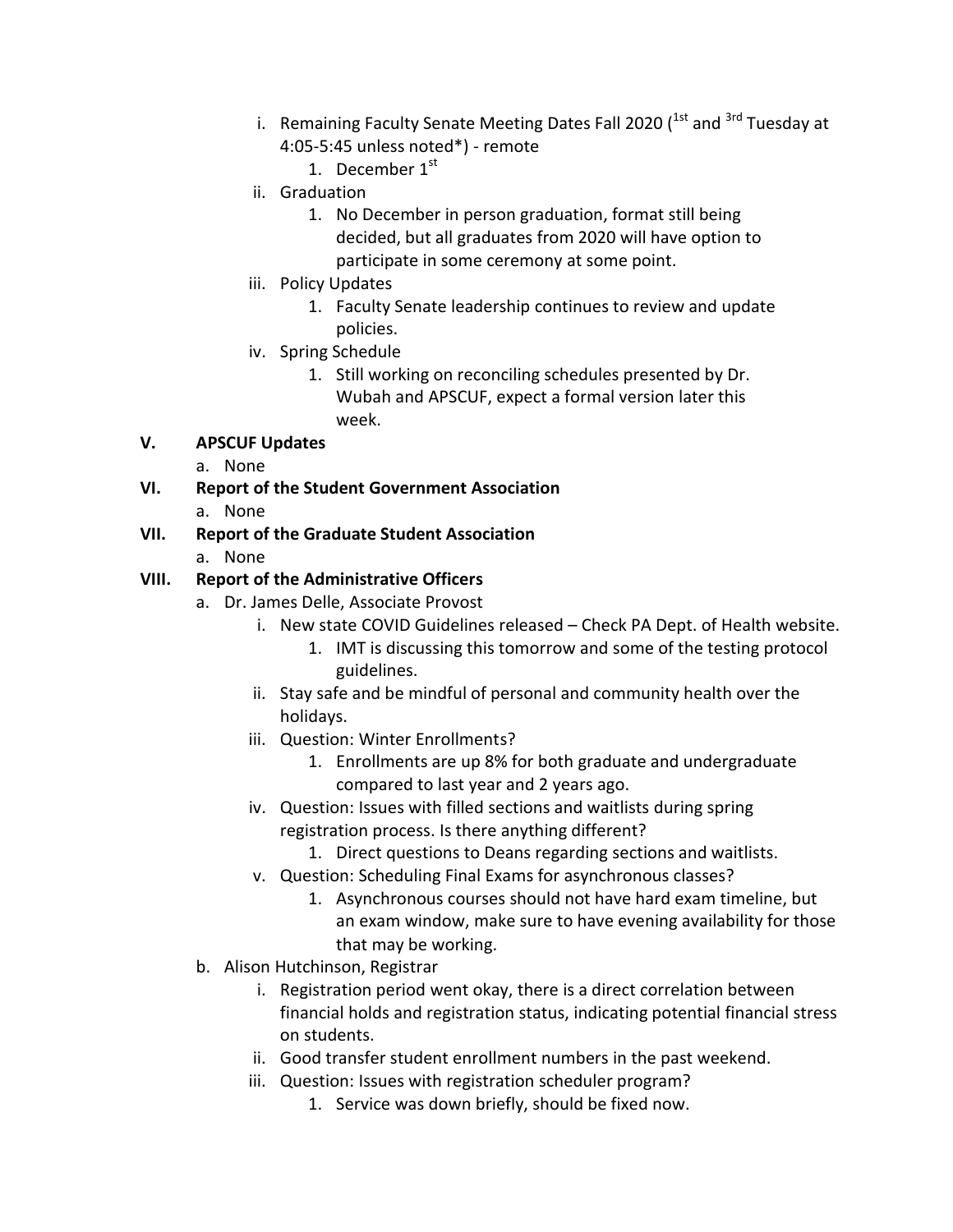- **IX. Announcement of new courses, programs or changes to existing courses/program**
	- a. See weekly CAP announcements.

## **X. Reports of the Faculty Senate Standing Committees**

- a. General Education Review Committee (GERC) Chairperson: Carrie Smith
	- i. See circulated minutes, committee continues to work on program review.
- b. Graduate Course & Program Review Committee (GCPRC) Chair: Leslie Gates i. Committee has not met since last senate, still working on policy change.
- **XI. Reports of the Faculty Senate, Convened Committees, Area or Special Committees** a. None

#### **XII. Faculty Emeriti Resolutions**

a. Estes/Lynch motion to endorse the emeriti resolution for Dr. Keith Wiley, Music was approved without dissent pending rewording of language for consistency with previous resolutions.

## **XIII. Faculty Senate Elections**

a. None

## **XIV. New Business**

a. Joe Sciarretta – There was an error and some early alerts came out that were submitted back in October. Early Alert and IT teams are trying to figure out what happened.

A Granruth/Bell motion to adjourn was approved without dissent at 4:39pm.

Respectfully Submitted, Ethan E. Frost Faculty Senate Secretary

# **ACTION SUMMARY**

#### *Minutes Approved*

 $\bullet$  11/03/2020

#### *Undergraduate New Courses Approved*

- (GOVT023) GOVT 232 Political Theory through Fiction and Film
- (EMEE045) MDLV 446 Teaching Social Studies
- (GOVT022) GOVT 212 Women and American Politics

#### *Undergraduate Course Changes Approved*

(CSCI053) INTE 240 – Fundamentals of Web Technology

#### *Undergraduate Program Changes Approved*

 (AEST049) – Applied Engineering & Technology Management, all options, some TECE and OSEH courses as well